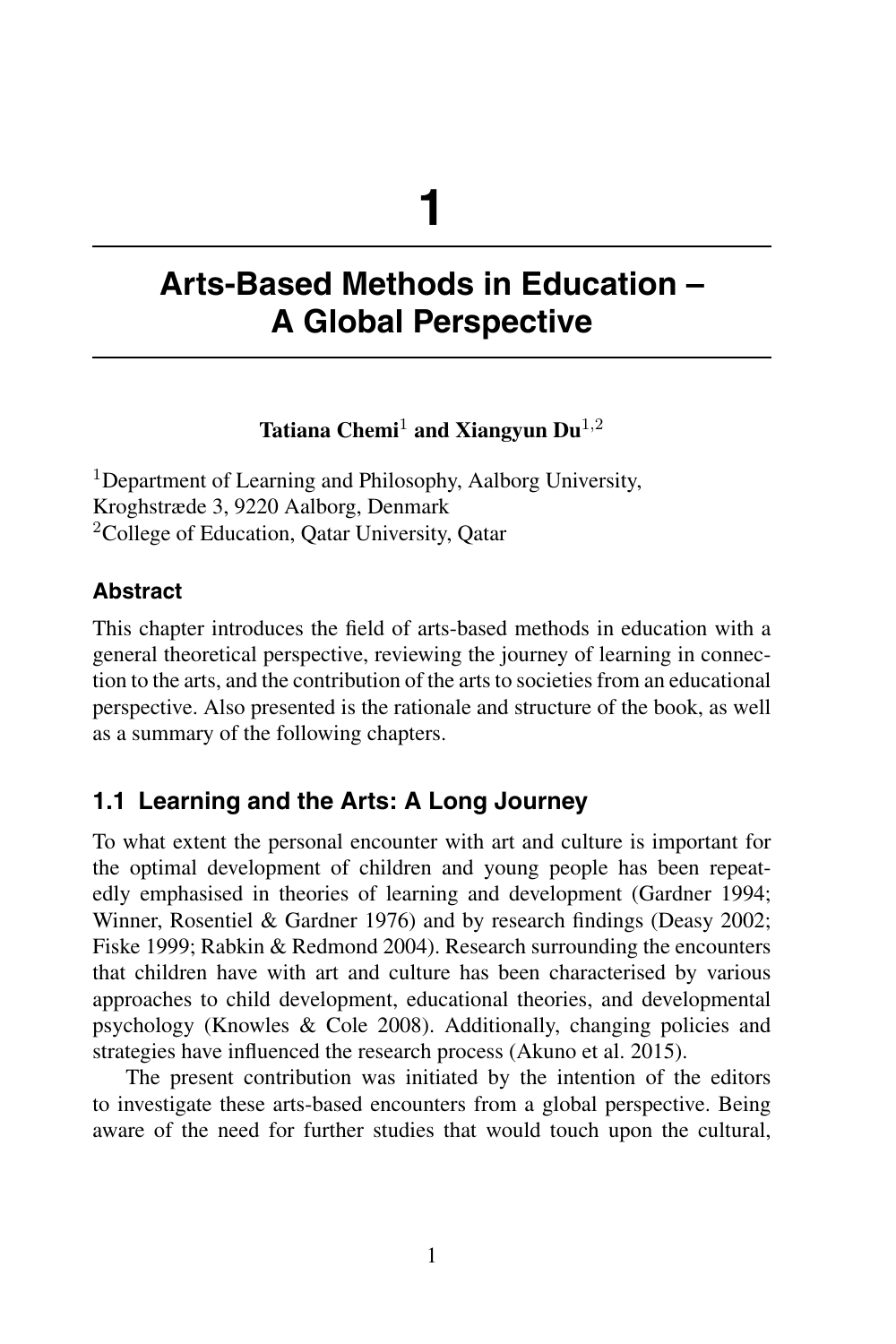inter-cultural, cross-cultural, and global elements of arts-based methods in education, the editors started discussing a possible publication project in November 2016. The first call for papers was sent out in January 2017, and at the time the editors were expecting to collect about 12 contributions for a special issue that River Publishers was interested in hosting. The response from the scholarly community was overwhelming. The editors received such a large quantity of well-qualified, original, diverse, and relevant insights that the single publishing project multiplied. Against the background of this prolific harvest, the editors are offering the present special issue and wish to make the reader aware of two related works. The first is the anthology called *Arts-based Methods and Organisational Learning: Higher Education Around the World*, soon to be published for the Palgrave Series Studies in Business, Arts and Humanities, which focuses on higher educational settings and organisational learning (Chemi & Du, in press). The second project is a culturally specific anthology, which is currently being prepared with a projected publication date of 2018: *Arts-based Education- China and its Intersection with the World* (Du, Chemi & Wang, in preparation), a collection that focuses on cases from different regions of China, on Chinese art, and on cross-cultural projects involving China. This overwhelming response to the editors' invitation from different scholarly traditions and educational contexts is indicative of a growing global interest in arts-based methods in education. This tendency is consistent with a body of literature that has been based on high-quality research in recent years.

The most recent and exhaustive contributions that help frame the diversity and complexity of this field are *The Routledge International Handbook of the Arts and Education,* edited by Mike Fleming, Liora Bresler, and John O'Toole (2015); *The Routledge International Handbook of Creative Learning,* edited by Julian Sefton-Green, Pat Thomson, Ken Jones, and Liora Bresler (2011); the Waxmann's *International Yearbook for Research in Arts Education,* which has come to its third (edited by Shifra Schonmann in 2015) and fourth editions (this latest edited by Aud Berggraf Sæbø in 2016). In Britain, the living observatory of the programme Creativity, Culture & Education (2017) provides an always updated monitoring of creative partnerships involving the arts and education in a local and global perspective. However, already in 2007, Liora Bresler edited and published a fundamental contribution to the broad global perspectives on the field of arts education: the *International Handbook of Research in Arts Education*. In this extraordinary collection, the thematic sections touch upon multiple heated topics in the field of arts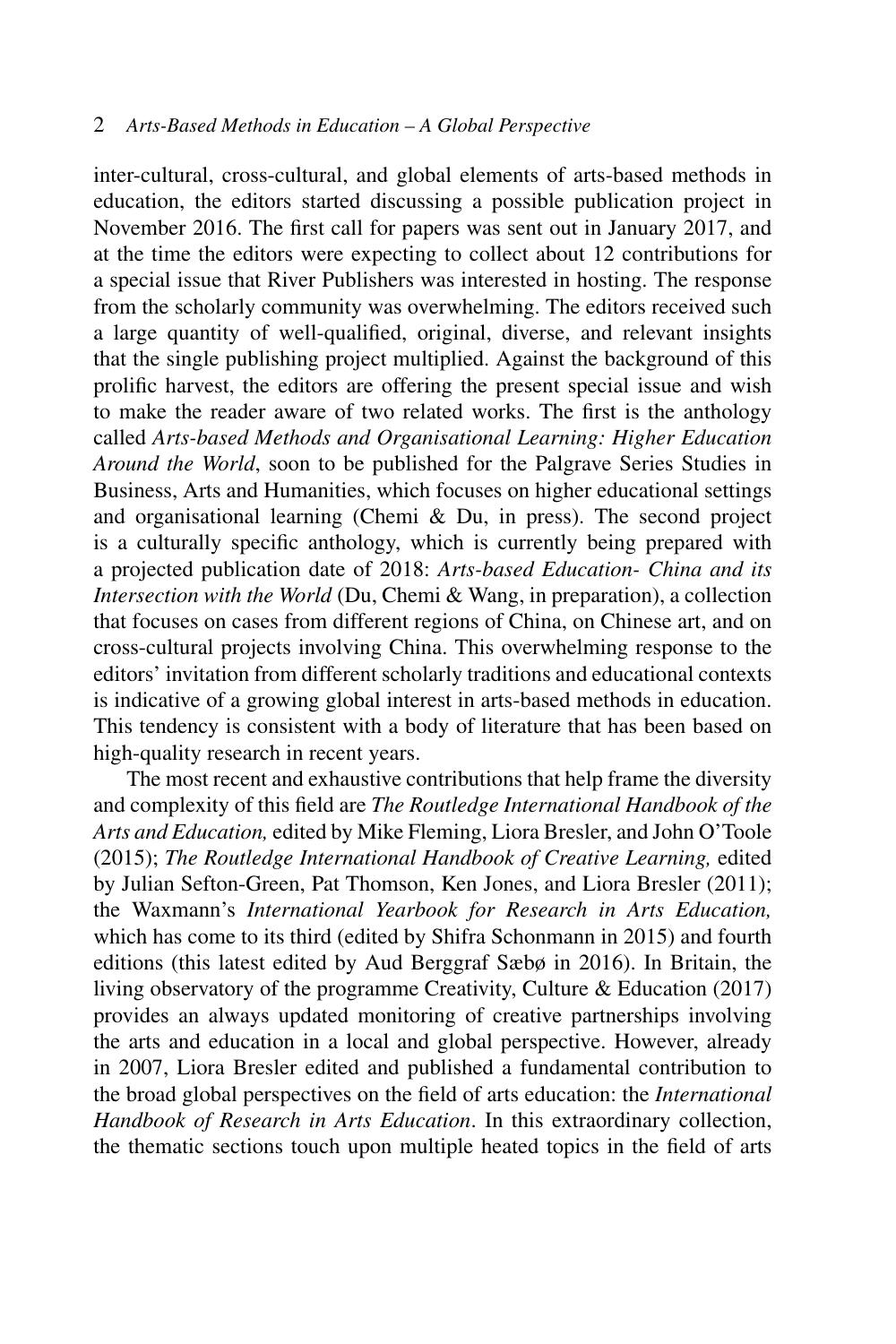education studies and provide information about the global perspective of this field, thoroughly and systematically. Contributions and commentaries are collected from experts all over the world and involve a multiplicity of arts genres and traditions.

These contributions tend to bring together perspectives from all over the world and include a large variety of artistic genres and research methodologies. The topics that they touch upon span from policies to pedagogies, from social impact to philosophical conceptualisations. They are informative on specific topics, but they also offer a clear monitoring of the ways in which the general attention to the arts in education evolves through time. For instance, the introductory chapter in Fleming, Bresler, and O'Toole (2015) describes how policy statements have alternatively supported and ignored the needs of arts education. Here, and in the specific contribution of Akuno et al. (2015), is possible to read about the UNESCO attitudes towards this field as moving from reinforced priorities in 2006 and 2010, with respectively the Lisbon Conference (Portugal) and the South Korea World Conference, up to the surprising UNESCO rejection of the arts and creativity as priorities for education: "if nothing else, all that contemporary activity and global decision-making suggest a high level of both interest and confusion about the nature and the importance of the arts and their relationship to education" (Fleming, Bresler & O'Toole 2015, p. 1). Our contribution to the above literature aims at offering clarity on diverse practices and sustaining the theoretical and empirical attention to this field from a global perspective.

One example of the above-mentioned ebbs and flows in the field of arts education is the case of drama education in particular, where it is plain to see how educational practices are directly related to policy trends. When Bolton described the situation of drama education in the world in 2007, only a few years after the landscape had changed, it was modified according to fluctuating educational policies that chose whether or not to value the role of drama in education. According to Bolton (2007), the Scandinavian countries had a leading role in drama education going back to 1942. His review demonstrated how this positive trend continued through the first years of 2000, only to be substituted by a clear recession, which built up to the slow disappearance of drama as school subject or as a training subject at the educators' colleges. Very recently, Iceland inverted this trend by making drama education obligatory at all levels of compulsory schools (Thorkelsdóttir & Ragnarsdóttir 2016). According to Chemi (in press), "for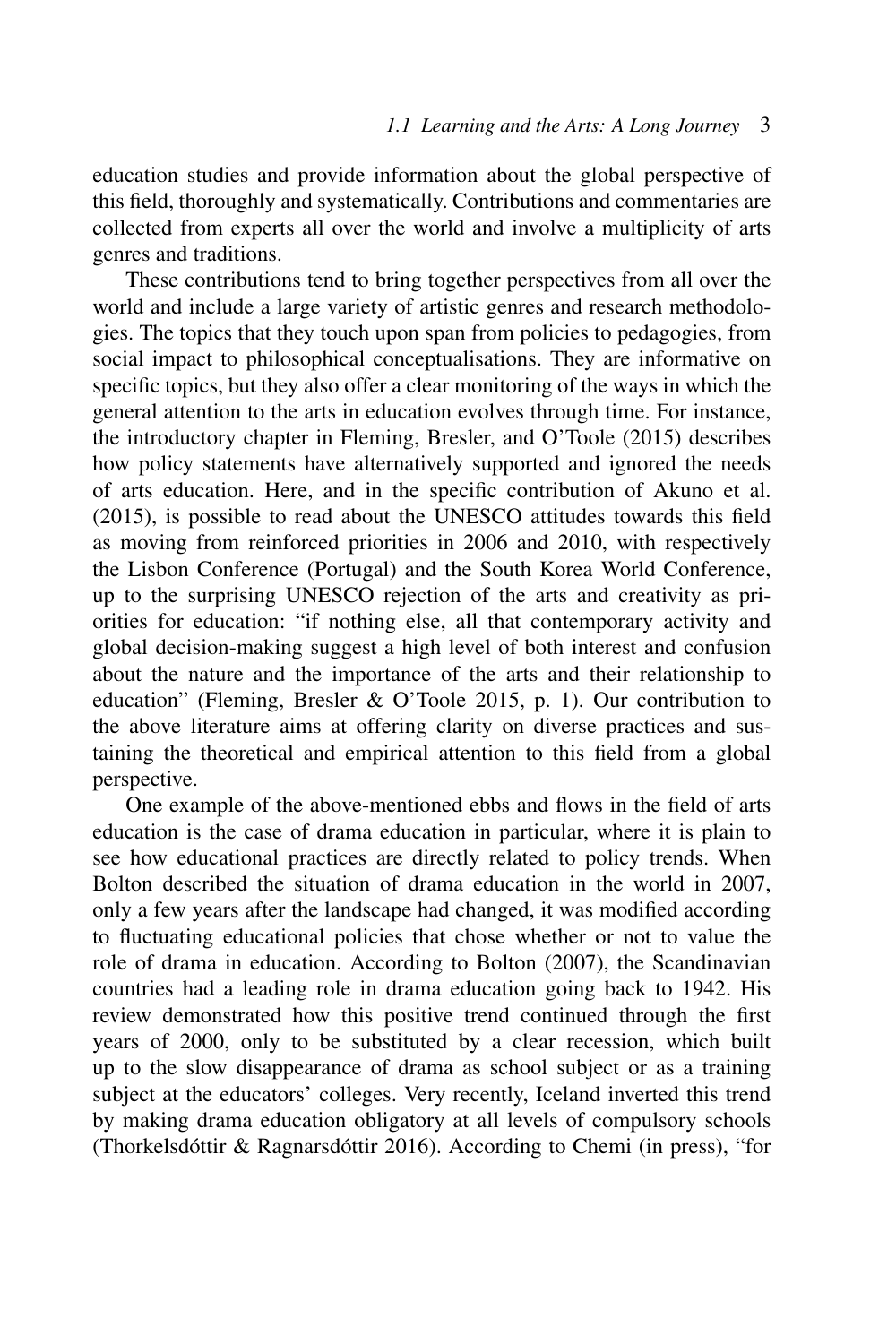a long time, Anglo-Saxon cultures seemed to have taken the lead in both research on drama education and in educational practices (Bolton 2007) as the Drama and Theatre section of the *International Yearbook for Research in Arts Education* in 2015 testimonies (Schonmann 2015)". In this way, is plain to see how research interests and perspectives follow the evolution of practices and policy. The case of drama education also brings forth the issue of cultural colonialism, which is as fundamental to global perspectives as ours and relevant to the arts at large. The assumed Anglo-Saxon expertise in drama education is criticised in Rajendran (2015) as part of a larger cultural exclusion: "Euro-American or Western centric interculturalism [. . . ] tends to neglect histories and hierarchies of cultures" (p. 230). Despite this strong claim, the volume containing Rajendran's critique (the Drama and Theatre section of the *Yearbook* in Schonmann 2015) still disseminates cases drawn mostly from Western cultures or geographical placements. However, already in the subsequent yearbook, the 2016 *International Yearbook for Research in Arts Education* (Saebø 2016) reveals a more global picture, including examples of arts education from across different continents. The geography of arts education is slowly extending and reaching perspectives that are truly global and increasingly culturally inclusive. The present collection emerges from the need to continue making contributions in this direction, but further culturally diverse studies are still required.

Global trends are outlined in Wagner (2015), who considers the UNESCO research (Bamford 2006) and the OECD research (Winner & Vincent-Lancrin 2013) and Akuno et al. (2015) in this area to be the most recent and relevant landmarks in this field. Summarising the empirical contributions of these studies, Wagner (2015) emphasises a possible taxonomy, founded on "five basic approaches, paradigms, or objectives" (p. 25) to arts education: (1) the art-specific approach (artistic skills for their own sake); (2) the economic approach (economic output of creative industries); (3) the social approach (community projects with the arts); (4) the educational approach (integration of the arts in education); and finally (5) the political approach (building citizenship through the arts).

To the above categories, Chemi (in press) adds the health/therapy approach, which overlaps with several of the above-mentioned categories, but which she believes is an autonomous and independent perspective: "the application of the arts to health and therapy is a long-standing tradition and it has been made especially relevant to education through the self-regulation thinking. For instance, Sefton-Green et al. (2011) emphasise that the so-called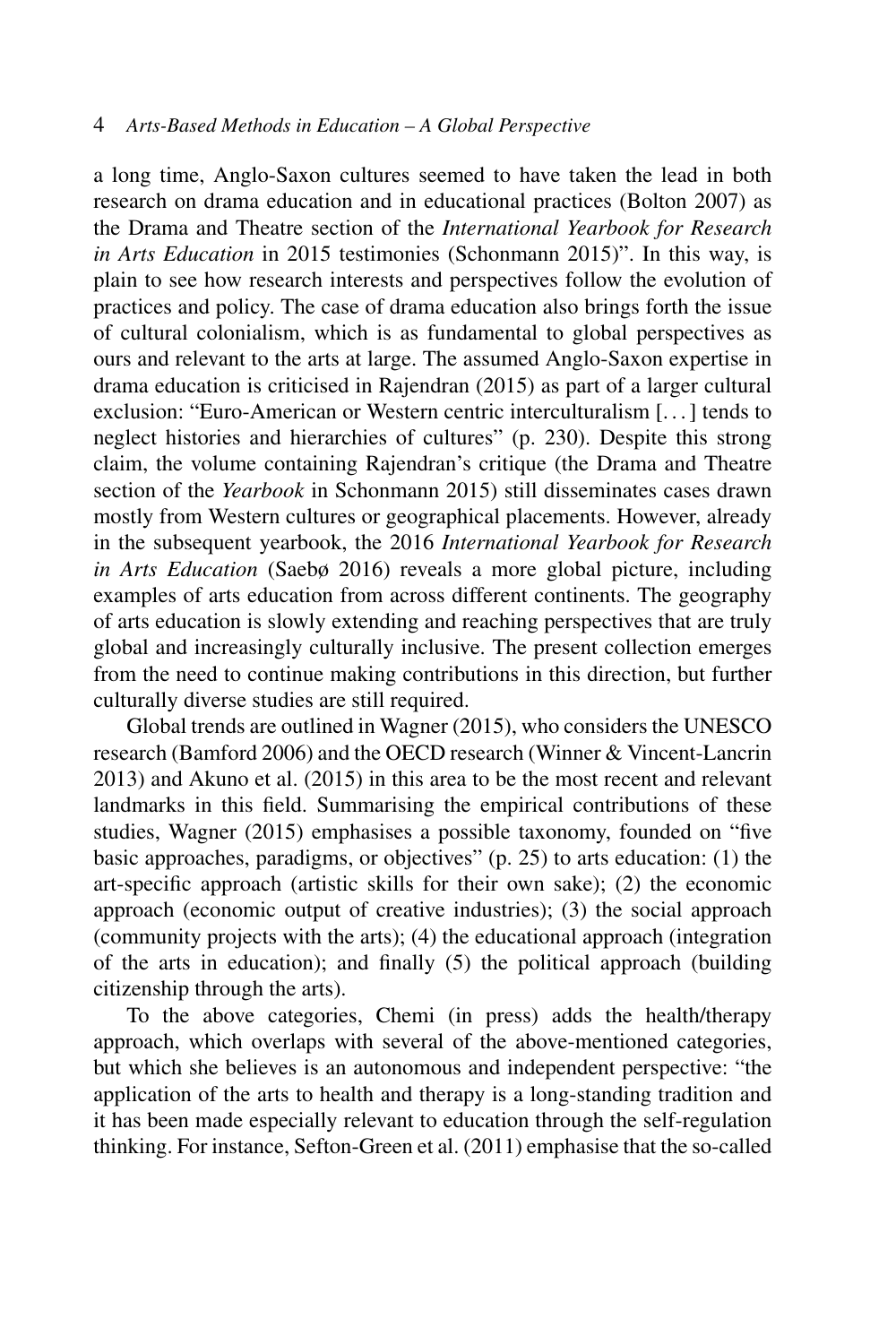*soft* skills of emotions regulation and of monitoring of cognition (metacognitive skills) are a fundamental part of the students' mental health and resilience" (Chemi in press).

We believe that global and cross-cultural perspectives are needed in order to fully understand what is really occurring in arts education and what the perspectives are for future practices, studies, and policies. In order to introduce the cultural and educational contexts in the current special issue, we wish to touch upon the changes in the theoretical conceptualisations that have characterised this field through the years.

#### **1.1.1 The Arts Are Good for Learning**

The constructivist approach to the child's self-development and selfexpression has had a great impact on how the teacher and educator think about art, culture, and aesthetics as active learning tools in the classroom. Similarly, the role of Dewey's pragmatism (Jackson 1998) and his description of an experience-based pedagogy have stirred the theoretical understanding of the pedagogical role of the arts away from earlier, narrower directions. As Akuno et al. (2015) describe in their historical review, from the time of the ancient Greek conceptualisation of aesthetics, the arts seemed to deal primarily with beauty and morality (i.e. ethics and virtue).

Generally, from international research, it is confirmed that the involvement of art and culture in the lives of children does support their social, emotional, and cognitive well-being and development (Chemi 2014; Winner, Goldstein & Vincent-Lancrin 2013; Holst 2015). Whether this meeting is about being an active maker, or otherwise an (active) audience member, is not relevant, as both encounters activate complex responses and require engagement. Children's participation in artistic and cultural experiences appears to strengthen their ability to concentrate, and to engage in personal and social identity perception, which later in life may increase their confidence and ability to engage in social contexts. Within cultural and artistic experiences, children are offered a safe and challenging environment, resulting in a curiosity-stimulating, identity-building, and intellectually challenging approach that can lead to a positive attitude toward learning and development. The reason that the artistic learning environments are challenging is because they stimulate the child's ability to reflect, to find perspective, and to be critical, and they encourage creative thinking, empathy, and both metaphorical and logical-scientific thinking. Indeed, understanding art and cultural experiences is conducive to the overall development, whereby body, senses,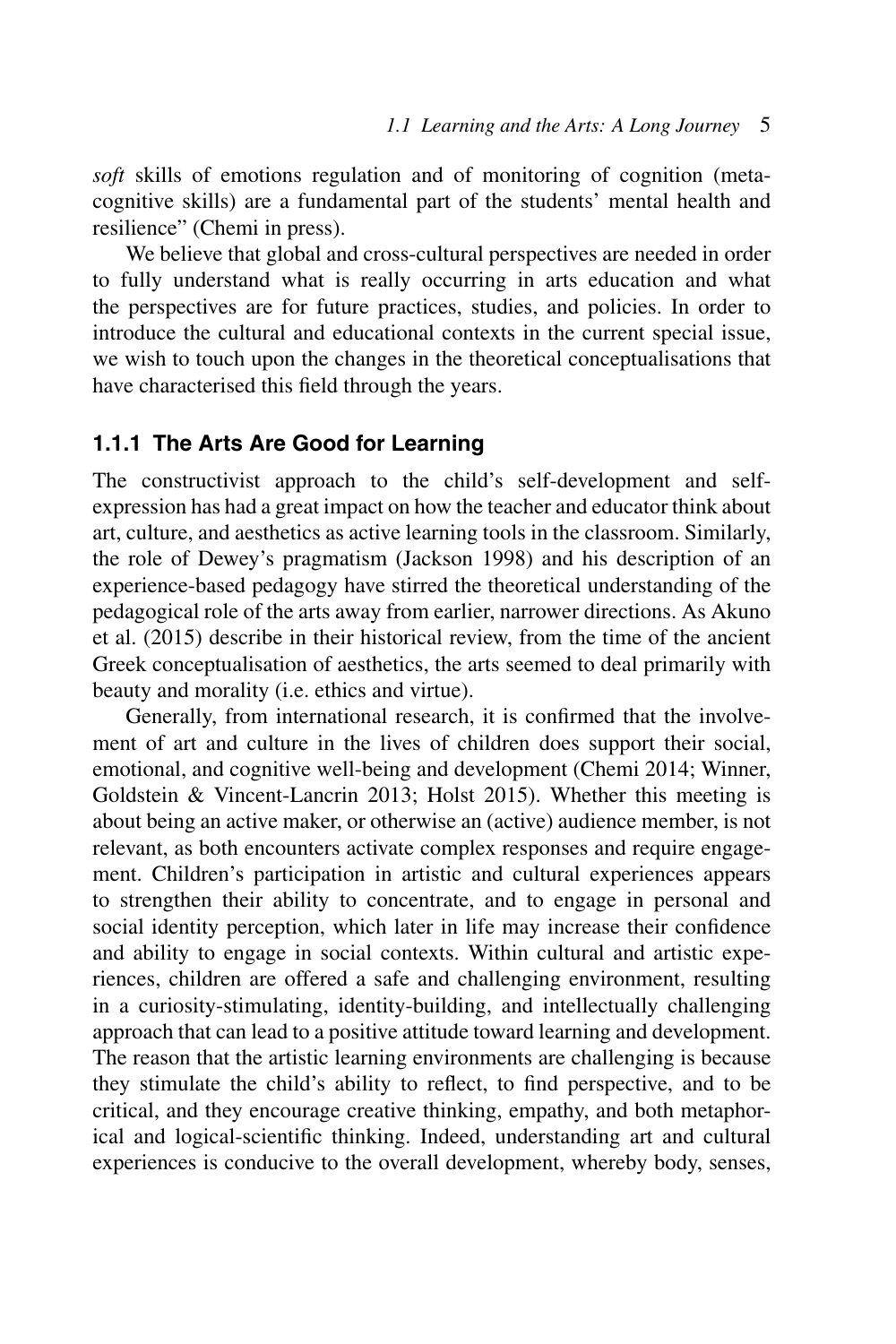cognition, and emotions are developed together. Artistic environments are often very safe despite any learning, understanding, and development challenges. The reason is that children who get early positive experiences with learning framed through arts and culture will have an opportunity to maintain a positive desire to develop further artistic experiences. This may contribute to learning readiness, creativity, and mental and emotional resilience later in life (Goleman 1995). Artistic learning environments address some of the children's prerequisites for learning: one learns through empirical, aesthetic, and discursive forms of learning, respectively (Austring & Sørensen 2006; Hohr & Pedersen 2001), and through their sensory language, arts and cultural experiences offer the opportunity to talk to both a real and a fantasy world—therefore addressing different learning approaches.

Ensuring accessibility to art and culture for school children means investing in community-building, and encouraging the development of resilient, robust, innovative, and competent individuals. This accessibility (Gardner 1994) is both physical and logistical (i.e. children actually have the opportunity to experience art and culture), but are also of mental and emotional nature (the cultural and artistic offerings must be developed with children, are meaningful in the child's life and important for their development). According to Perkins (1994), "bad habits of looking and thinking [that are] deeply rooted in the human organism" (p. 25) can be re-trained through positive habits, and the arts offer excellent cognitive training. The challenges hidden in the arts demand the activation of deep thinking, which happens to be rare in the shallow approach to art that is more typical in the mass culture of consumerism.

### **1.1.2 The Arts in Society**

In recent years, no contribution to the arts in education seems to have been entirely free from the debate surrounding the role of the arts in education and in society at large. Advocacy can be present to a higher or lesser degree, but scholars and practitioners must often deal with questions about the impact of the arts on learning and society. No other culture beyond our Westernoriented, industrially advanced and technological culture under-prioritises the function of the arts in society, placing artistic practices in secondary roles compared to the production of goods, economic wealth, or commodity seeking. In Ward (2015), it is possible to find the historical reasons for this tendency, going back to Cartesian dualism (cognition *against* emotion) and the more mechanistic view on aesthetics formulated by Kant (Ward 2015, p. 108)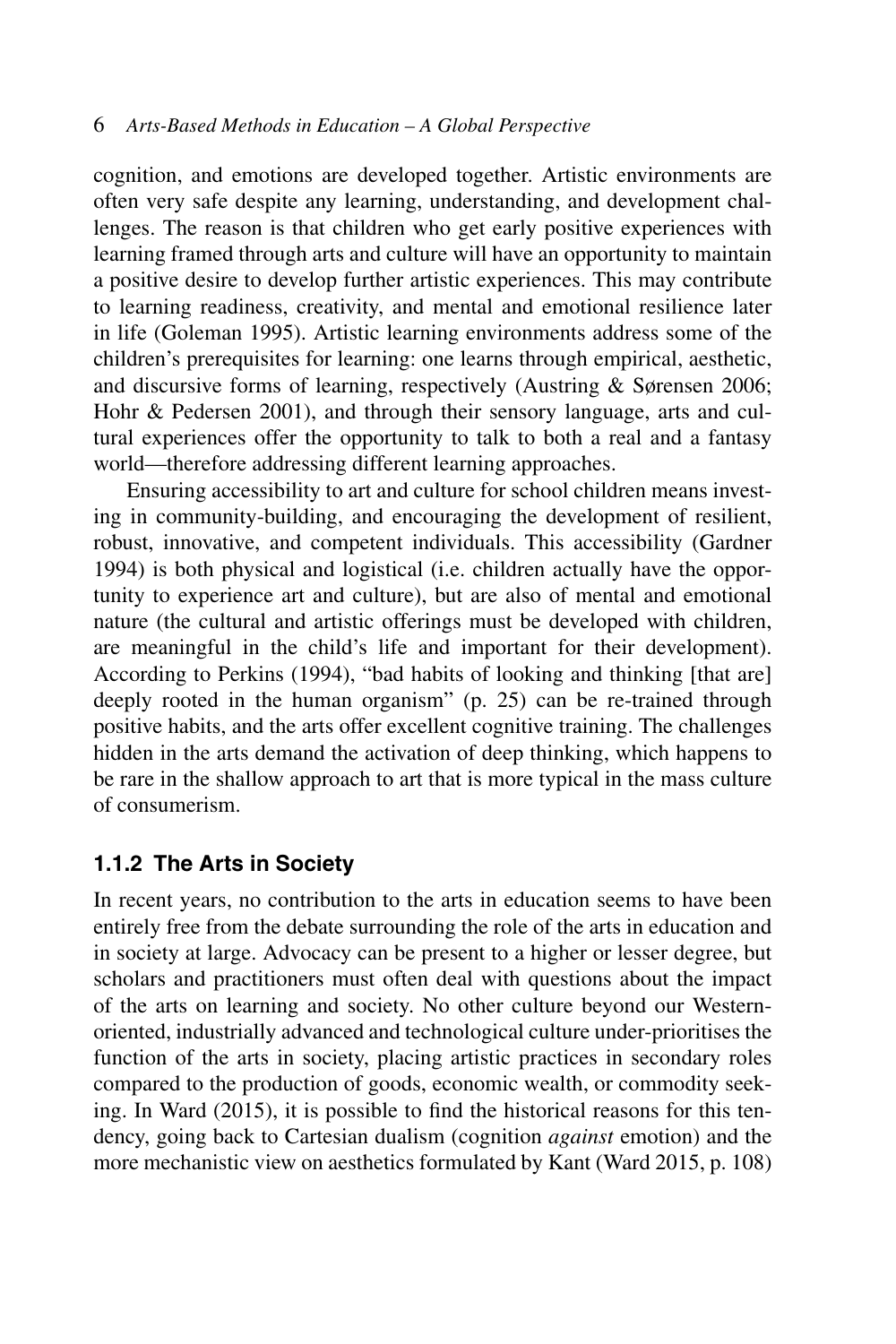and disseminated during the eighteenth century. If on one hand Kant had the fundamental role of acknowledging the human capacity for original thinking and creativity, on the other hand he understood aesthetic experiences as basically cognitive and almost subdued to mechanic reactions. Romanticism, in an attempt to transcend the perspectives on aesthetics produced during the Enlightenment period, ended up replicating the gap between reason and emotion, scientist and artist, Apollonian and Dionysian (Chemi, Jensen & Hersted 2015). The state of aesthetics during early and advanced industrialism is characterised by opposite tendencies, such as the dandy's "art for art's sake" as inconsistent to the instrumental use of the arts for acculturation's sake. Critical theories emphasise the risk that capitalism would instigate "new forms of oppression" (Ward 2015, p. 109). The consequences for the arts would be multiple: exclusion from power, the arts being seen as the arts "increasingly at odds with the material reality of life in the modern capitalist state" (Ward 2015, p. 109), or inclusion in the bourgeois *Bildung* as an element of cultural and moral elevation for the gentleman. Later on, the arts would transcend this gap in several ways, one of them being the closeness to progressive approaches to education, as the works of Dewey (2005) and Montessori (Ward 2015) confirm. Postmodernism made all the above contradictions explode in one rebel act against any restriction for the arts, with the consequence of either indulging in Marcusian pessimism about the emancipatory function of the arts, or experimenting with extreme, playful, and/or disruptive artistic behaviours. Examples of the latter can be the *murder* of authorial voice in the novel (as Barthes stated in *The Death of the Author* in 1967) or on stage (see Beckett's minimalistic plays, Chemi 2013) or in the visual arts (see pop art or street art). Today, neoliberalism and consumerism, together with "the lack of effective opposition to neoliberalism" from the artists' side (Ward 2015, p. 117), has turned the arts into a commodity to purchase or a service to measure. The value of the arts is measured in economic terms and put up against a monolithic practice of education. This (unfortunate) tendency contributes on one side to generate false expectations about the arts' educational output—either as a cure for all educational dysfunctions or as a mere distraction—and on the other side contributes to the construction of the rhetoric of advocacy. We hereby distinguish the discourses of advocacy from scientific arguments for the specific functions that the arts have always had—and still have—for human development, survival, and opportunities to thrive.

Arguments for the central role of the arts in human development and social life can be drawn from several disciplines and scientific traditions.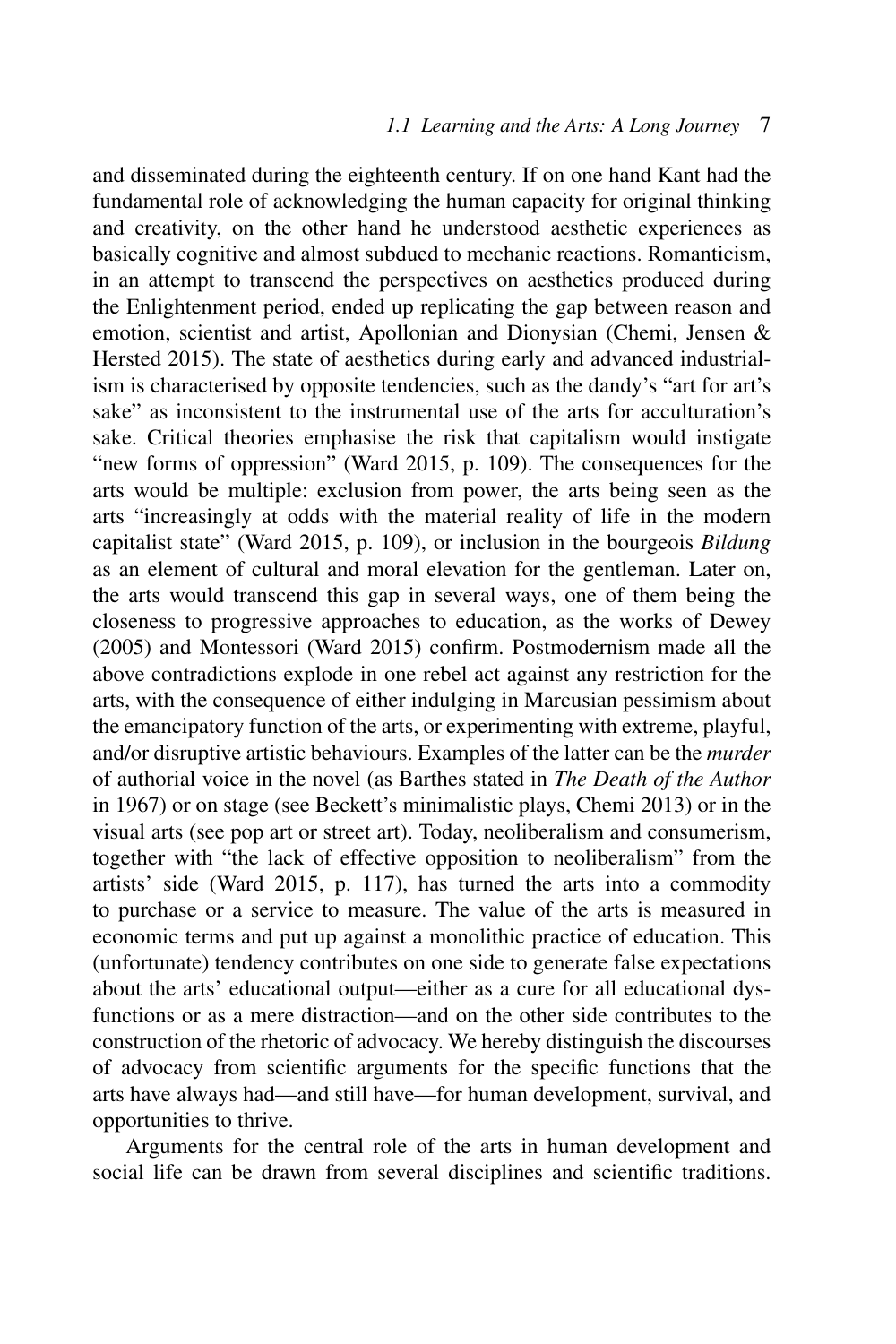The neurosciences reveal the workings of the artistic brain (Levitin 2006) and how emotions are fundamental to learning (Immordino-Yang 2015; Immordino-Yang & Damasio 2007). Philosophy interrogates itself on the possible disruptive benefits that artistic practices can have on the imagination of future educational environments (Lewis 2012). In the studies of Ellen Dissanayake (2000, 1995), anthropology and evolutionary biology offer a clear link to the function of survival through social connectedness. According to these theories, what makes humans special is not the mere fact of living in societies, of being capable of making things (handiness), or of learning, but rather the fact that human beings are profoundly dependent on these activities. Many other animals live in clans; some of them even use tools (even though humans differentiate themselves for the tool specialization), and almost all of them learn from their upbringing, but only the survival of human beings strongly demands this. For this reason, humans had to come up with specific strategies, and art was one of these. Indeed, art came to permeate all elements and stages in life with an attitude that Dissanayake defines as "making special." Human beings are the only animals capable of and interested in cognitive abstractions such as symbolising, aesthetic elaboration, imagination, and innovation. The arts have been, through time and across cultures, inseparable from humanness and human development. In the current contribution, we will bring a variety of cases from different cultural and geographical contexts that describe in which ways the arts are—and will be for the future—fundamental tools and environments for education.

# **1.1.3 Our Contribution**

The originality of our work in the present special issue relies on the variety of geographical contexts of the cases and writers' background (India, Japan, the US, the UK—including Scotland and Northern Ireland—Iceland, Denmark, Italy, and China), the novelty of empirical data, the variety of art forms (drama, improve, multi-arts, arts-integration, visual arts, movement, theatre, dance), and diversity of methodological approaches. When a collected work contains this level of diversity, however, the editors face a challenge in the effective presentation of a common thread. This is not because commonalities are not present, but rather because the possible angles to emphasise can be many. The potential stories can be endless. While discussing which angle to take, the editors became aware of an emerging dramaturgy, a sort of rhythm that the chapters were generating. This is the story that is going to be told and the reason for the chosen sequence of chapters.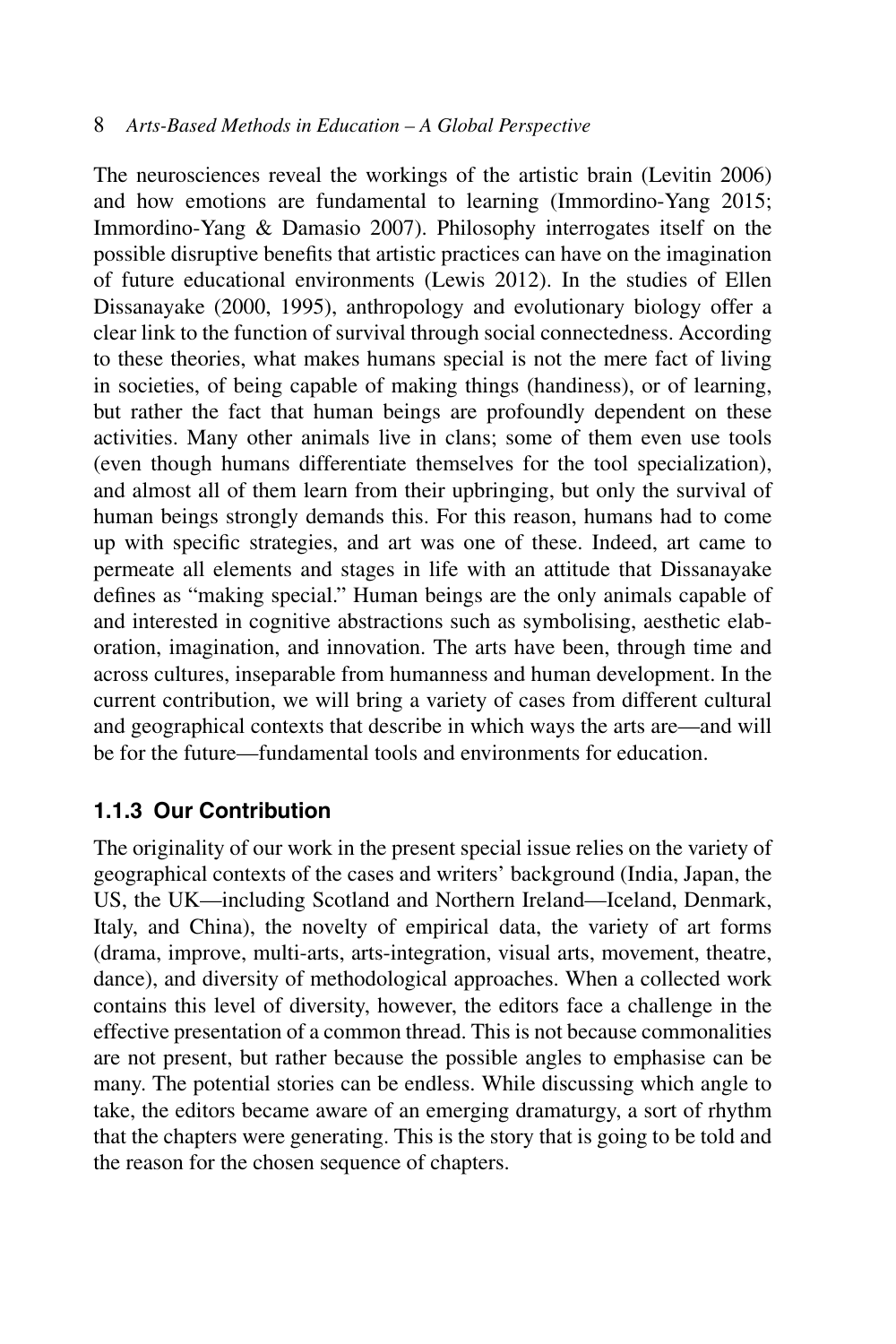In Aristotelian terms, a dramaturgical progression is constituted by: (1) introductory events; (2) a dramatic event or *catastrophe*; and (3) resolution of events, or *anagnorisis*. Following the Aristotelian template, Chapters 1–6 introduce the field of arts-based methods in education with **general theoretical perspectives** by Tatiana Chemi and Xiangyun Du in Chapter 1 and with **a list of cases** that touch upon **artistry in teaching** in Chapter 2 where Kimber Andrews explores the role of the teacher as a choreographer through an arts-based approach and how the teacher activates the curriculum through a performative approach in the classroom; **novelty and difference** in Chapter 3, where Tatiana Chemi addresses the topic of school learning enhanced and extended by means of artistic methods and approaches in the context of broader educational reform in Denmark; **enhancement of understanding** through in-depth analysis, using Activity Theory, of music improvisation activities for preschool children in Scotland by Una MacGlone in Chapter 4; **enhancing literacy** in Chapter 5 where Hiroaki Ishiguro depicts Japanese multimodal drama performance as child-centred performance ethnography in the form of a picture-mediated reflection on 'Kamishibai' (paper drama performance); and **arts-integration** in Chapter 6 by Todd Elkin and Arzu Mistry, through their studies on how accordion book practice supports the development of agency in teachers/learners/artists and promotes motivation and self-directed learning.

As the core of the whole collection, the very dramatic elements of arts-based methods *in the flesh* are represented by provoking and poetic contributions: in Chapter 7, Dina Zoe Belluigi shows how arts-based methods are well-placed to enable disruptions to the normative positioning of researcher, respondent and subject, drawing on the author's reflections of opening the research processes to the possibilities of methodological ir/responsibility, which is **the bright and dark sides of this field**. In Chapter 8 Alison and colleagues present a set of experiential visual open work is built from a myriad of words, languages, cultures and critical theories, which is an attempt of **bringing the sensory (back) into scholarly research**, where it belongs.

Chapters 9–11 maintain the role of providing a resolution to the drama being told and offer perspectives for the further development of arts-based conceptualisations. These perspectives emphasise **the inspirational function of arts-based methods in education** in Chapter 9, where Chiaki Ishiguro and Takeshi Okada outline their model of the psychological process of inspiration through art appreciation (ITA), showing that its core consists of a dual focus on the artwork (and the artist) and the viewer's own art-making, and **the enabling (and constraining) involved in educational encounters with the**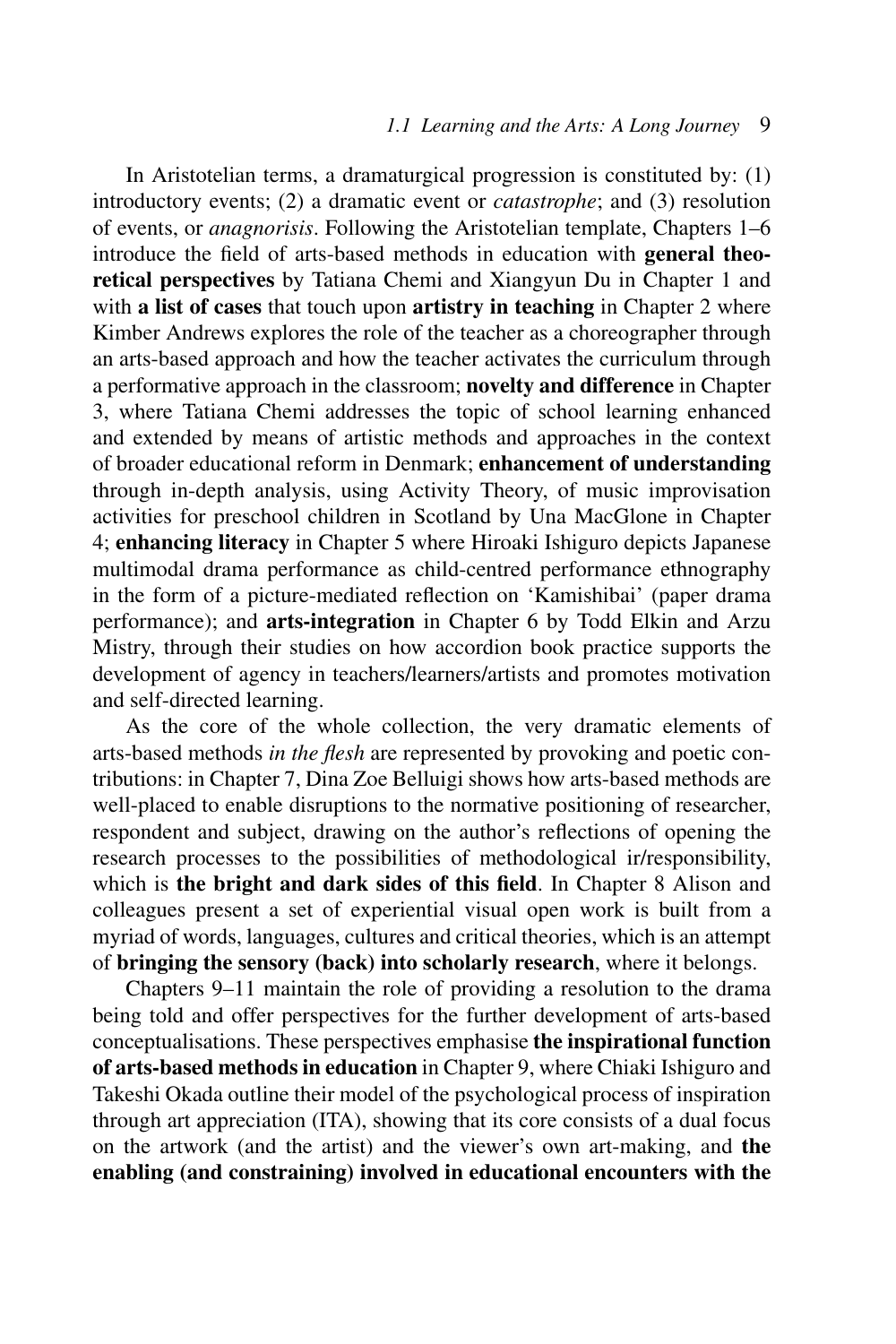**arts** in Chapter 10 where Rannveig Björk Thorkelsdóttir tends to determine the aspects enabling or constraining the subject of drama in Icelandic compulsory education, using the lens of practice architecture theory. Finally, in Chapter 11, with the purpose of bringing this dramaturgical storytelling to a conclusion, Pamela Burnard and colleagues suggest **arts-based methods as the creation of possibilities for future education**.

## **References**

- Akuno, E., Klepacki, L., Lin, M. C., O'Toole, J., Reihana, T., Wagner, E., and Restrepo, G. Z. (2015). "Whose arts education?," in *The Routledge International Handbook of the Arts and Education,* eds M. Fleming, L. Bresler, and J. O'Toole. (New York, NY: Routledge), 79–105.
- Austring, B. D., and Sørensen, M. (2006). *Æstetik og læring*. Copenhagen: Hans Reitzels Forlag.
- Bamford, A. (2006). *The Wow Factor: Global Research Compendium on the Impact of the Arts in Education*. New York, NY: Waxmann.
- Berger, R. (2003). *An Ethic of Excellence: Building a Culture of Craftsmanship with Students*. London: Heinemann.
- Bolton, G. (2007). "A history of drama education: a search for substance," in *International Handbook of Research in Arts Education* L. Bresler (Dordrecht: Springer), 45–62.
- Booth, D. and Gallagher, K. (2003). *How Theatre Educates: Convergences and Counterpoints with Artists, Scholars and Advocates*. Toronto: University of Toronto Press.
- Bresler, L. (Ed.). (2007). *International Handbook of Research in Arts Education*. Dordrecht: Springer.
- Catterall, J. S., Chapleau, R. and Iwanaga, J. (1999). "Involvement in the arts and human development: general involvement and intensive involvement in music and theatre arts," in *Champions of Change: The Impact of the Arts on Learning,* Ed. Fiske, E. B (Dordrecht: Springer), 1–18.
- Creativity, Culture and Education. (2017). *Research Reports*. Newcastle Upon Tyne: CCE.
- Charyton et al. (2009). creativity as an attribute of positive psychology: the impact of positive and negative affect on the creative personality*. J. Creat. Mental Health*, 4, 57–66.
- Chemi, T. (2012). *Kunsten at Integrere Kunst i Undervisningen*. Aalborg: Aalborg Universitetsforlag.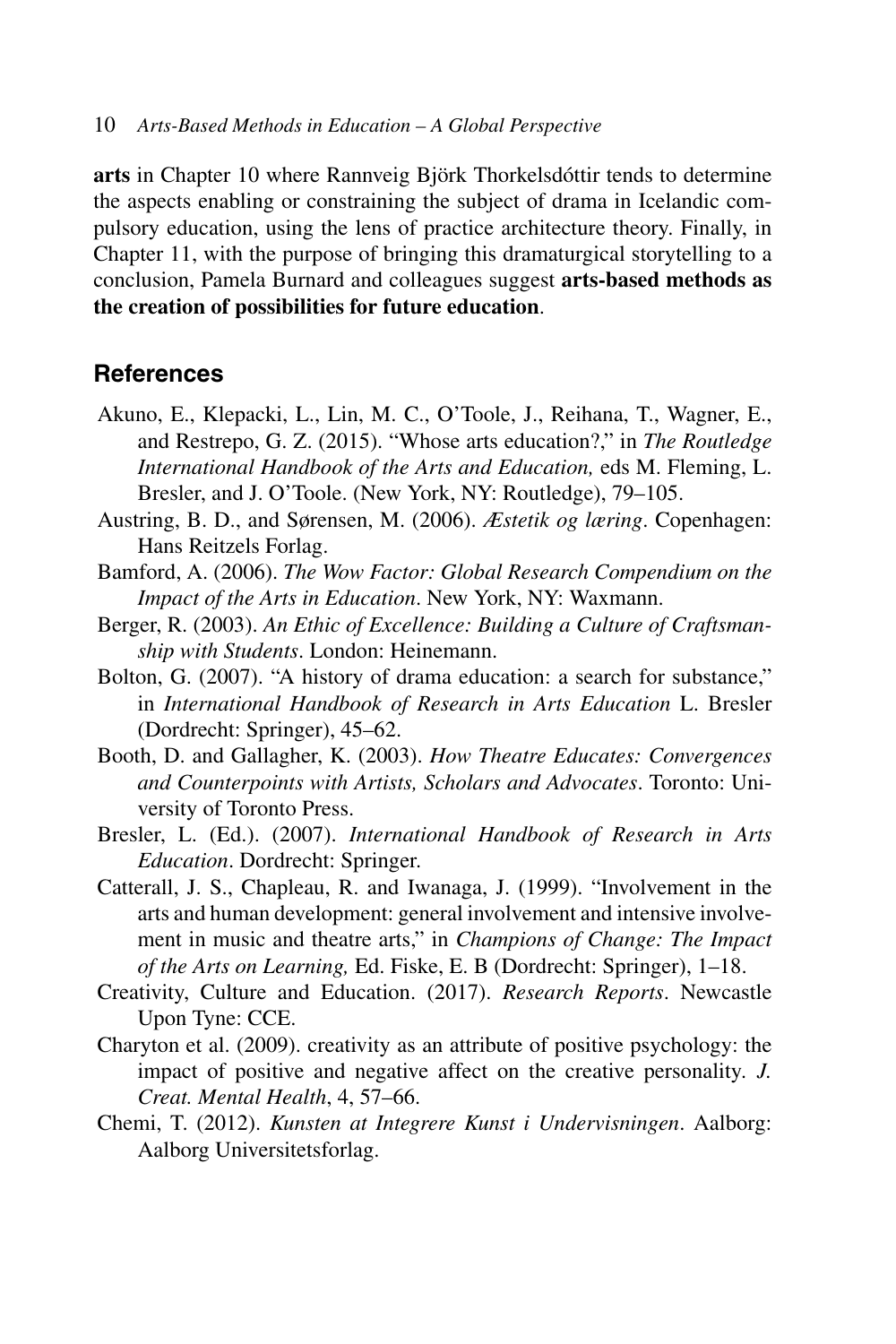- Chemi, T. (2013). *In the Beginning Was the Pun: Comedy and Humour in Samuel Beckett's Theatre.* Aalborg: Aalborg University Press.
- Chemi, T. (2017). *A Theatre Laboratory Approach to Pedagogy and Creativity: Odin Teatret and Group Learning*. Basingstoke: Palgrave.
- Chemi, T. and Du, X. (Eds.). (2017). *Arts-based Methods and Organisational Learning: Higher Education around the World*. Basingstoke: Palgrave Studies in Business, Arts and Humanities.
- Chemi, T., Jensen, J. B. and Hersted, L. (2015). *Behind the Scenes of Artistic Creativity: Processes of Learning, Creating and Organising*. Frankfurt: Peter Lang.
- Csikszentmihalyi, M. (1996). *Creativity: Flow and the Psychology of Discovery and Invention*. London: HarperCollins.
- Deasy, R. J. (Ed.). (2002). *Critical Links: Learning in the Arts and Student Academic and Social Development*. Washington, DC: Arts Education Partnership.
- Dewey, J. (2005). *Art as Experience*. London: Perigee.
- Dissanayake, E. (1995). *Homo Aestheticus. Where Art Comes from and Why*. Seattle, DC: University of Washington Press.
- Dissanayake, Ellen. (2000). *Art and Intimacy: How the Art Began*. Seattle and London: University of Washington Press.
- Du, X., Chemi, T. and Wang, L. (Eds.). (2018). *Art-based Education- China and its intersection with the world*. Basingstoke: Palgrave.
- Eisner, E. W. (2002). *The Arts and the Creation of Mind*. New Haven, CT: Yale University Press.
- Fiske, E. B. (Ed.). (1999). *Champions of Change: The Impact of the Arts on Learning*. Available at: http://artsedge.kennedycenter.org/champions/pdfs/ChampsReport.pdf
- Fleming, M., Bresler, L., and O'Toole, J. (Eds.). (2015). *The Routledge International Handbook of the Arts and Education*. New York, NY: Routledge.
- Gardner, H. (1994). *Frames of Mind. The Theory of Multiple Intelligences*. London: HarperCollins.
- Goldstein, T. (2010). *The Effects of Acting Training on Theory of Mind, Empathy, and Emotion Regulation*. Ph.D. dissertation, The Graduate School of Arts and Sciences, Boston, MA.
- Goleman, D. (1995). *Emotional intelligence, why it can matter more than IQ*. New York City, NY: Bantam Books.
- Hetland, L., Winner, E., Veenema, S., and Sheridan, K. (2014). *Studio thinking 2*. New York, NY: Teachers College Press.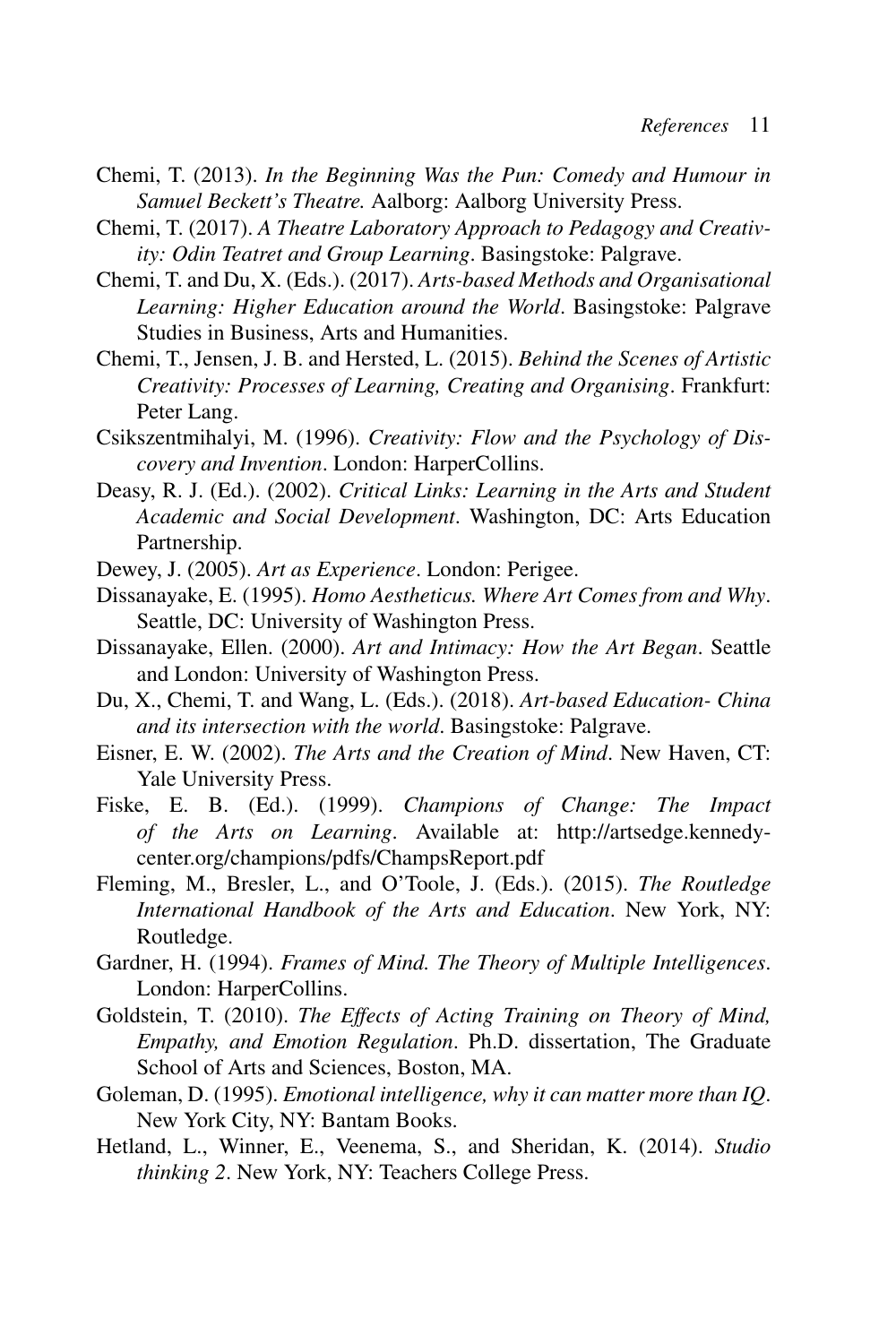- 12 *Arts-Based Methods in Education A Global Perspective*
- Hohr, H., and Pedersen, K. (2001). *Perspektiver på Æstetiske Læreprocesser (Perspectives on Aesthetic Learning Processes)*. Frederiksberg: Dansklærerforeningens Forlag.
- Immordino-Yang, M. H. (2015). *Emotions, Learning, and the Brain: Exploring the Educational Implications of Affective Neuroscience (The Norton Series on the Social Neuroscience of Education)*. New York City, NY: WW Norton & Company.
- Immordino-Yang, M. H. and Damasio, A. (2007). We feel, therefore we learn: the relevance of affective and social neuroscience to education. *J. Compil*. 1, 3–10.
- Jackson, P. (1998). *John Dewey and the Lessons of Art*. New Haven, CT: Yale University Press.
- Journal of Aesthetic Education. (2000). Special Issue. The Arts and Academic Achievement: What the Evidence Shows. Arts Educ. Pol. Rev. 34, 2–90.
- Knowles, J. G., and Cole, A. L. (2008). *Handbook of the Arts in Qualitative Research: Perspectives, Methodologies, Examples, and Issues*. Newcastle upon Tyne: Sage.
- Levitin, D. J. (2006). *This is Your Brain on Music: The Science of a Human Obsession*. Chennai: Penguin.
- Lewis, T. E. (2012). *The Aesthetics of Education: Theatre, Curiosity, and Politics in the Work of Jacques Ranciere and Paulo Freire `* . New York, NY: Bloomsbury Publishing USA.
- Marshall, J. (2005). Connecting art, learning, and creativity: a case for curriculum integration. *Stud. Art Educ*. 46, 227–241.
- McLellan, R. et al. (2012). *The Impact of Creative Initiatives on Wellbeing: A Literature Review*. Newcastle upon Tyne: Creativity, Culture and Education.
- Perkins, D. N. (1994). *The Intelligent Eye: Learning to Think by Looking at Art*. Los Angeles, CA: Paul Getty Trust.
- Perkins, D. N. (2009). *Making Learning Whole: How Seven Principles of Teaching Can Transform Education*. San Francisco, CA: Jossey Bass.
- Rabkin, N. and Redmond, R. (Eds.). (2004). *Putting the Arts in the Picture: Reframing Education in the 21*st *Century*. Chicago, IL: Columbia College Chicago.
- Rajendran, C. (2015). "Intercultural drama pedagogy: dialogical spaces for empathy and ethics," in *International Yearbook for Research in Arts Education 3/2015: The Wisdom of the Many- – Key Issues in Arts Education,* Ed. S. Schonmann Munster, NY: Waxmann Verlag, 229–234.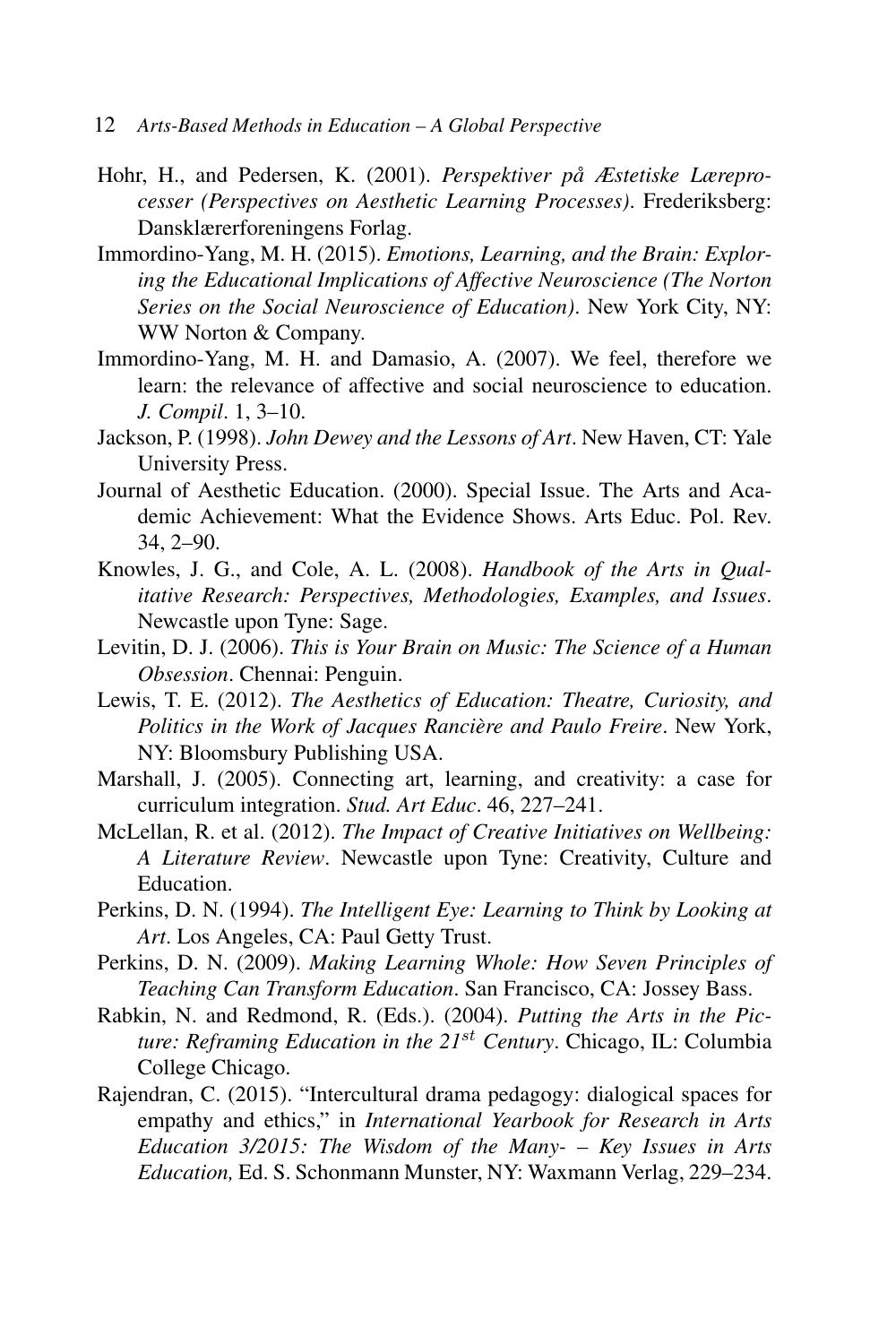- Reimer, B. (1992). "What knowledge is of most worth in the arts?," in *The Arts, Education, and Aesthetic Knowing,* eds B. Reimer and R. A. Smith (Chicago, IL: The University of Chicago Press), 20–50.
- Reimer, B. and Smith A. R. (Eds.). (1992). *The Arts, Education, and Aesthetic Knowing*. Chicago, IL: University of Chicago Press.
- Robinson, K. (2001). *Out of Our Minds: Learning to be Creative*. Chichester: Capstone.
- Tishman, S. and Palmer, P. (Eds). (2007). "Works of art are good things to think about," in *Evaluating the Impact of Arts and Cultural Education,* (Paris: Centre Pompidou), 89–101.
- Thorkelsdóttir, R. B. and Ragnarsdóttir, Á. H. (2016). "Analysing the arts in the national curriculum in compulsory education in iceland," in *International Yearbook for Research in Arts Education 4/2016: At the Crossroads of Arts and Cultural Education: Queries meet Assumptions*, A. B. Sæbø (Münster, NY: Waxmann Verlag), 179–188.
- Schonmann, S. (Ed.). (2015). *International Yearbook for Research in Arts Education 3/2015: The Wisdom of the Many-Key Issues in Arts Education*. Münster, NY: Waxmann Verlag.
- Sefton-Green, J., Thomson, P., Jones, K., and Bresler, L. (Eds.). (2011). *The Routledge international handbook of creative learning*. New York, NY: Routledge.
- Sæbø, A. B. (Ed.). (2016). *International Yearbook for Research in Arts Education 4/2016: At the Crossroads of Arts and Cultural Education: Queries meet Assumptions. Münster, NY: Waxmann Verlag.*
- Vecchi, V. (2010). *Art and Creativity in Reggio Emilia: Exploring the Role and Potential of Ateliers in Early Childwood Education*. New York, NY: Routledge.
- Wagner, E. (2015). Local-Global Concepts in Arts Education. in *International Yearbook for Research in Arts Education 3/2015: The Wisdom of the Many-Key Issues in Arts Education, ED. S. Schonmann (Münster,* NY: Waxmann Verlag), 24–29.
- Wakeford, M. (2004). "A short look at a long past," in *Putting the Arts in the Picture: Reframing Education in the 21<sup>st</sup> Century, eds Rabkin, N. and* Redmond, R (Chicago, IL: Columbia College Chicago), 81–106.
- Ward, S. C. (2015). "The role of the arts in society," in *The Routledge International Handbook of the Arts and Education,* eds M. Fleming, L. Bresler and J. O'Toole (New York, NY: Routledge), 106–121.
- Winner, E. (1982). *Invented Worlds: The Psychology of the Arts*. Cambridge: Harvard University Press.